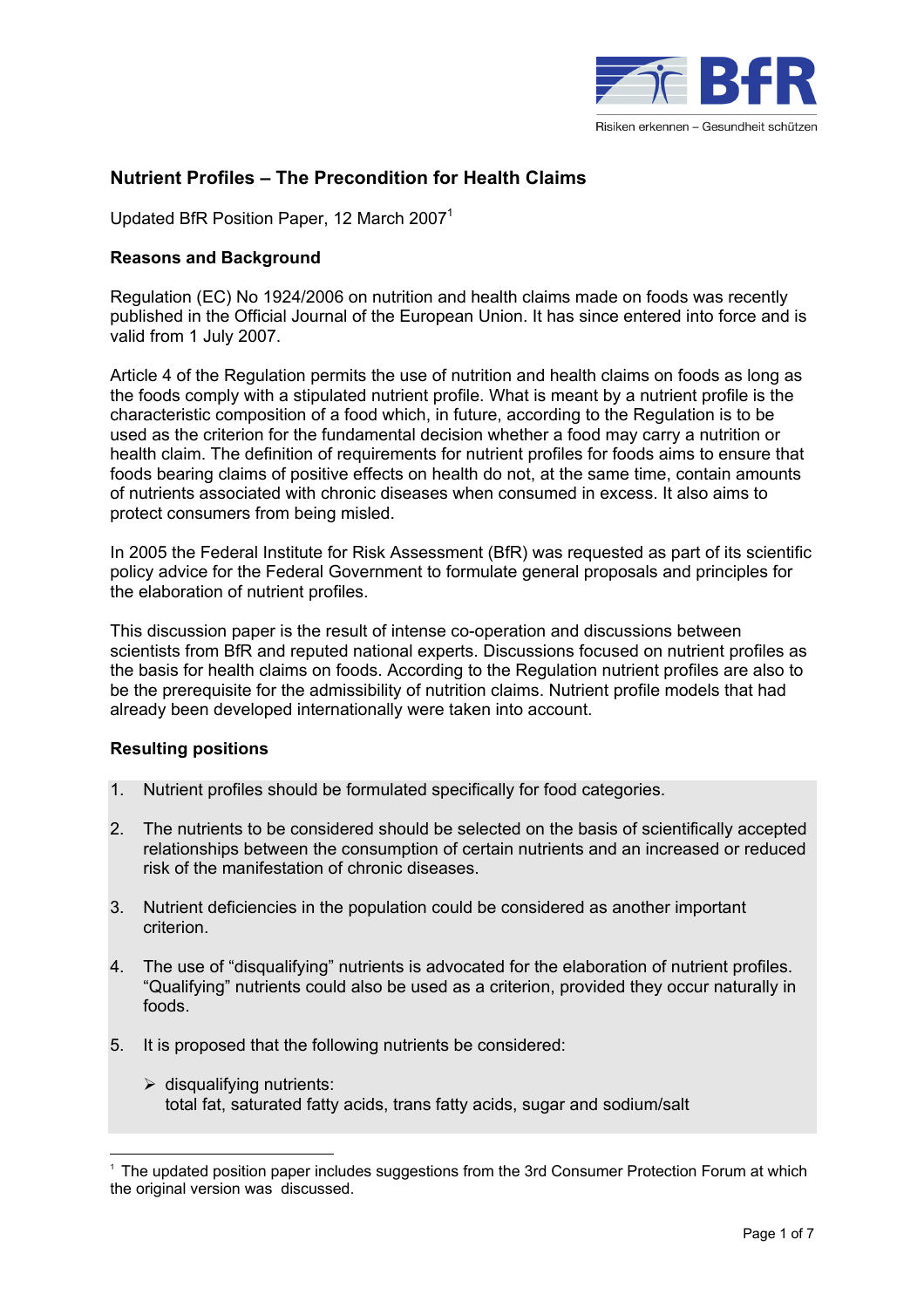

 $\triangleright$  qualifying nutrients: fibre, folate, omega-3 fatty acids and calcium

 This selection of nutrients is relevant for all age groups in the population independent of gender.

- 6. "100 g or 100 ml" of a food are proposed as the reference amounts.
- 7. A system based on thresholds is preferable to a scoring system.
- 8. a) Thresholds could be established in line with existing national and/or international dietary recommendations or guidelines.
	- b) Alternatively, the thresholds for nutrition claims listed in the Annex to Regulation (EC) No 1924/2006 could be used to set maximum and minimum levels.
	- c) Another alternative would be to set the thresholds according to a reference food from the corresponding food category.
- 9. Foods which are major sources of qualifying nutrients but which also contain disqualifying nutrients (e.g. full cream milk contains calcium and fat) should not be denied the possibility of bearing a claim.
- 10. From the scientific nutritional angle it may be appropriate to exclude certain foods from the possibility of bearing a claim.
- 11. It should be possible for unprocessed foods (primary agricultural products) to bear claims without having to specify nutrient profiles for them. This should help to counteract any shift in consumption from unprocessed foods to (highly) processed foods bearing claims.
- 12. Nutrient profiles should be viable and easy to apply by manufacturers and control authorities.

## **Reasons**

### Positions 1 and 11:

In order to decide whether nutrient profiles should be developed for all foods or for specific individual food categories, the advantages and disadvantages of these two alternatives were considered.

The advantages of a category-specific approach to nutrient profiles which argue against an across-the-board approach are:

- $\triangleright$  In principle all food categories are regarded as part of a healthy diet; within a category there are, however, differences in nutritional value.
- $\triangleright$  The contribution of each food category to total diet can be considered (frequency and amount of consumption, consumption patterns); this would not be possible if there were just one uniform nutrient profile for all foods.
- $\triangleright$  With this approach it is possible to consider the specific properties of individual food categories.
- $\triangleright$  This category-specific approach gives the opportunity to exclude individual foods in a category intentionally from bearing claims. By contrast, the application of one yardstick to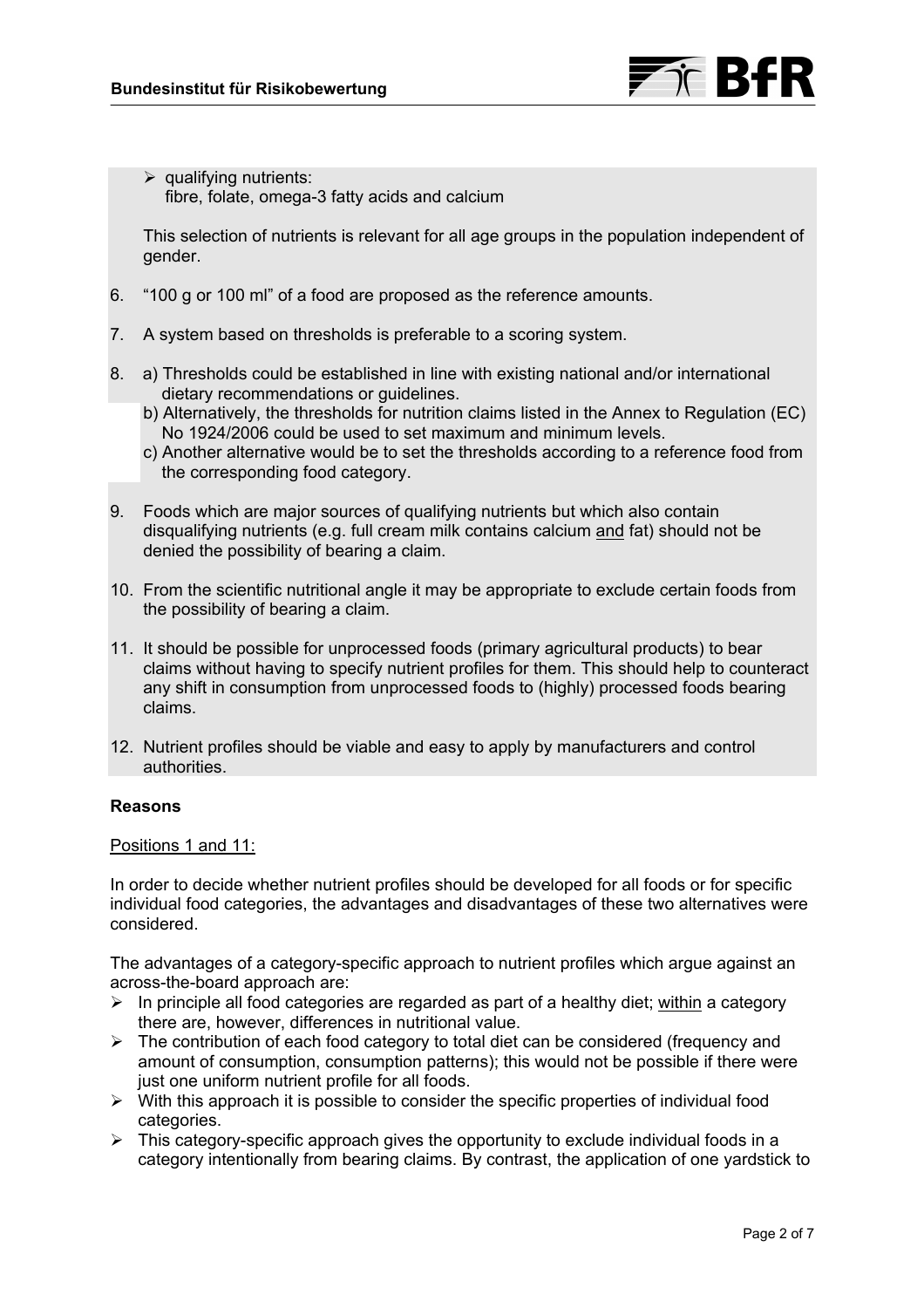

all foods could lead to the exclusion of food categories that make a major contribution to essential nutrient intake as part of a healthy diet (e.g. full cream milk, vegetable oils).

The working group identified the relevant food categories for the definition of nutrient profiles using the data from the German Food Code and Nutrient Database (BLS) and the typical dietary habits of the German population. As there is still no uniform European food classification, the food classification from Version II.3 of BLS was used. When establishing food categories the importance of the food and/or food category for overall diet should be considered. Based on frequently consumed foods in Germany a correlation emerged with food categories and products which are used as carrier foods for fortification or are placed on the market as "children's" foods. The working group, therefore, classified these foods in the following food categories:

- Cereal products
- Dairy products/mixed dairy products (except cheese)
- Convenience products/finished products
- Finished meat/sausage products
- Beverages/beverage powders/soft drinks/fruit juice drinks
- Sweets/confectionery

There is no need to elaborate nutrient profiles for food categories that only include primary agricultural products (e.g. fish, meat, fruit or vegetables). Nevertheless, it should be permissible to sell them with health claims (see Position 11).

### Positions 2, 3, 4 and 5:

There are causal links between diet and health and there is also an impact of changes in lifestyle on physical activity. Excessive consumption of certain nutrients like fat, saturated fatty acids, trans fatty acids, sugar and salt/sodium is associated with a heightened risk of chronic diseases like arteriosclerosis, coronary heart disease, high blood pressure, obesity and secondary diseases as well as certain types of cancer, osteoporosis and caries. Table 1 presents the links between consumption of these nutrients and diseases and the strength of evidence to support this association according to WHO (2003).

#### **Table 1: Association between the consumption of nutrients and the risk of diseases with a rating of strength of evidence (according to WHO, 2003)\***

|                          | Total fat | Saturated<br>fatty acids | Trans fatty<br>acids | Sugar    | Salt/Sodium |
|--------------------------|-----------|--------------------------|----------------------|----------|-------------|
| Overweight/obesity       | $^{+++}$  |                          |                      | $^{++}$  |             |
| Type 2 Diabetes mellitus | $^{+}$    | $^{++}$                  | $\ddot{}$            |          |             |
| Cardiovascular diseases  |           | $^{+++}$                 | $^{+++}$             |          | $^{+++}$    |
| Caries                   |           |                          |                      | $^{+++}$ |             |
| Osteoporosis             |           |                          |                      |          |             |

\* WHO distinguishes between four strengths of evidence for a causal link: convincing, probable, possible and insufficient. The first three categories are indicated by +++, ++ and +.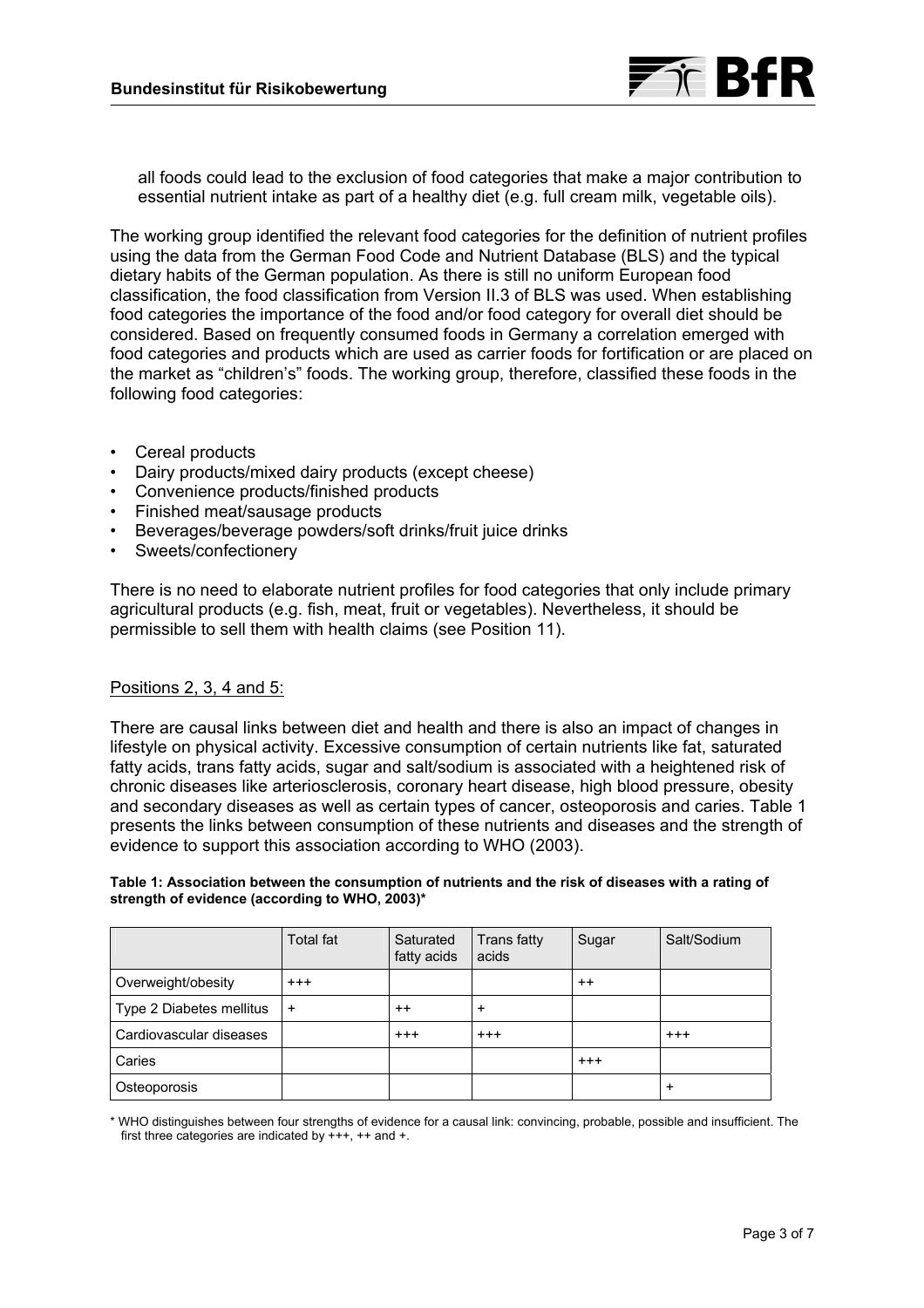

According to this, there is convincing scientific evidence of a causal relationship between the intake of the following nutrients and the onset of chronic diseases:

- ¾ Energy content/energy density Obesity
- ¾ Total fat Obesity
- 
- 
- ¾ Sugar Caries

¾ Saturated fatty acids Cardiovascular diseases ¾ Sodium/salt Cardiovascular diseases

In line with the requirements to be met by the respective nutrient profile, the presence of these nutrients in a food above a defined threshold may lead to positive claims for these foods not being permitted (disqualifying nutrients).

Besides nutrients which play a causal role in increasing the risk of disease, there are nutrients which are thought to have a favourable impact on reducing the risk of disease. These associations are presented in **Table 2.** Again, the WHO report (2003) served as the basis for this.

**Table 2: Association between the consumption of nutrients and reducing the risk of disease with a rating of strength of evidence (according to WHO, 2003)\*** 

|                                       | <b>Fibre</b> | $n-3$<br>fatty<br>acids | PU-<br><b>FA</b> | $EPA +$<br><b>DHA</b> | Potas-<br>sium | <b>MUFA</b> | Plant<br>sterols/<br>stanols | Fo-<br>late | Secon-<br>dary plant<br>components | Fluo-<br>ride | Vita-<br>min D | Cal-<br>cium |
|---------------------------------------|--------------|-------------------------|------------------|-----------------------|----------------|-------------|------------------------------|-------------|------------------------------------|---------------|----------------|--------------|
| Overweight<br>obesity                 | $^{+++}$     |                         |                  |                       |                |             |                              |             |                                    |               |                |              |
| Type 2<br><b>Diabetes</b><br>mellitus | $++$         | $\ddot{}$               |                  |                       |                |             |                              |             |                                    |               |                |              |
| Cardio-<br>vascular<br>diseases       | $++$         |                         | $^{++}$          | $^{+++}$              | $^{+++}$       | $^{++}$     | $^{++}$                      | $++$        | ٠                                  |               |                |              |
| <b>Caries</b>                         | $\ddot{}$    |                         |                  |                       |                |             |                              |             |                                    | $^{+++}$      |                |              |
| Osteo-<br>porosis                     |              |                         |                  |                       |                |             |                              |             |                                    |               | $^{++}$        | $^{+++}$     |

\* WHO distinguishes between four strengths of evidence for a causal link: convincing, probable, possible and insufficient. The first three categories are indicated by +++, ++ and +.

For the following nutrients sound scientific evidence is available about the reduction of the risk of disease:

- 
- 
- 
- 
- 

→ Fibre (total) Increases colon motility<br>
→ Soluble fibre Soluble increases risk of cardiover

Reduces risk of cardiovascular disease  $\triangleright$  n-3 fatty acids  $\triangleright$  n-3 fatty acids ¾ Calcium Favourable impact on bones (osteoporosis) ¾ Folate Prevents neural tube defects, lowers the homocysteine level

The presence of relevant amounts of these nutrients in a food can help  $-$  in line with the requirements to be met by the respective nutrient profile – to gain approval for positive claims for the food concerned (qualifying nutrients). In connection with qualifying nutrients discussions also focused on whether their nutritional-physiological value solely refers to intake from the natural matrix or whether a transfer of the positive properties to the respective isolated nutrient form is justified. The answer given to the latter question was no. Hence, the working group advocated that the qualifying substances required for a nutrient profile should occur naturally in the food.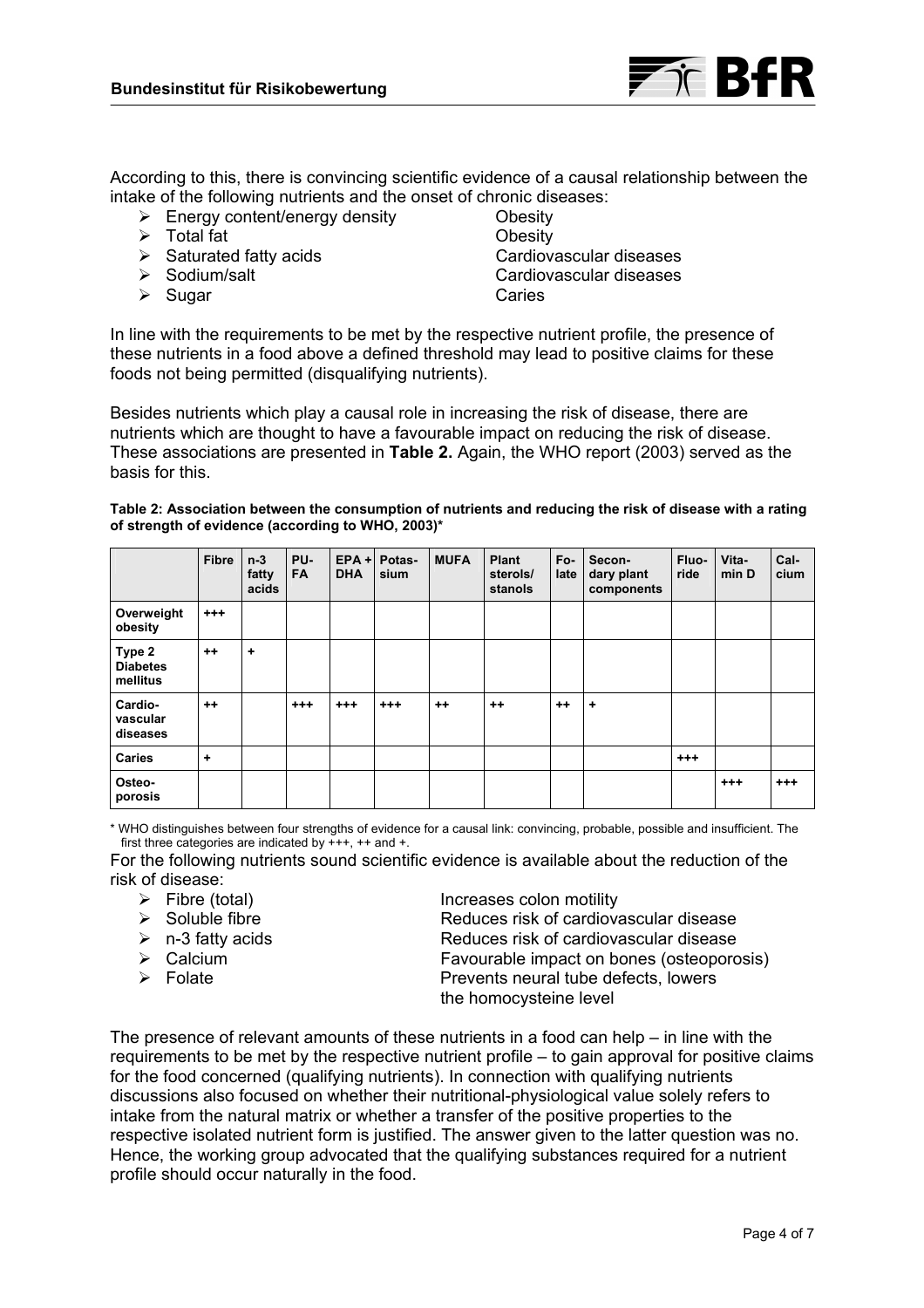

Increased intake of the above-mentioned nutrients should also be recommended since not all groups in the population achieve the reference values for these nutrients in Germany. Hence the consumption data collected within the framework of the 1998 German Nutrition Survey (see Fig 1) reveals that an increase in folate/folic acid intake would be desirable. The fibre intake of almost all groups apart from men over the age of 65 is also on average lower than the D-A-CH reference value of 30 g per day (Deutsche Gesellschaft für Ernährung, 2004).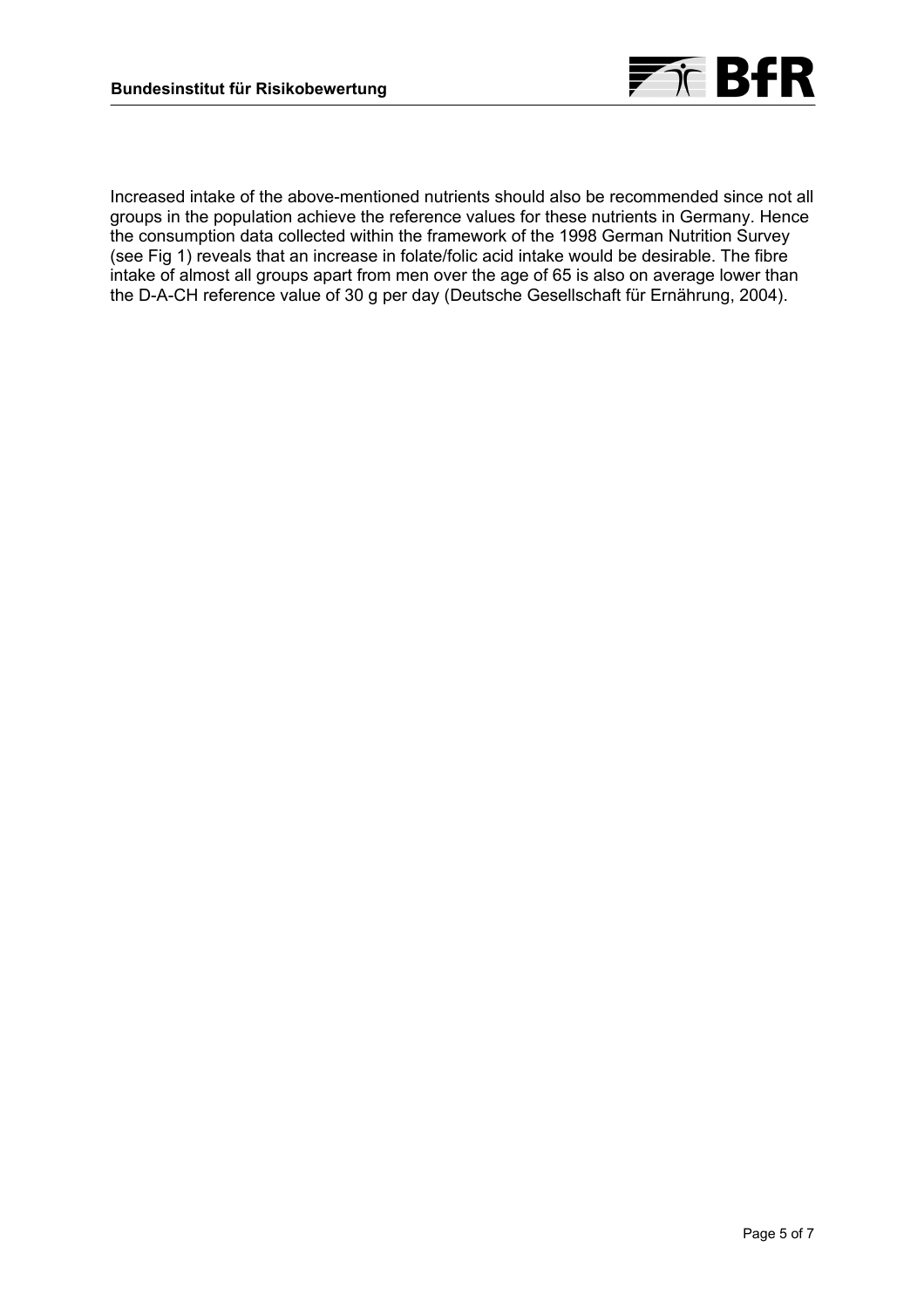

#### **Fig 1: Overview of micronutrient intake by women and men in Germany (according to Mensink, 2001)**



# Positions 6, 7, 8 and 12:

One alternative method is the development of a scoring system like the one proposed in the model of the British Food Standards Agency (FSA) the other the setting of thresholds for relevant nutrients. The FSA scoring system calculates the undesirable and desirable nutrients in a food in order to assess it. By selecting from the assessed foods, daily diet can be shaped in a more health-conscious manner. This kind of system lends itself to steering individual choices of foods but not, however, to defining the composition of foods which could then serve as the precondition for the admission of advertising claims. Furthermore, the scoring system would have to operate with many exemptions as otherwise its use in practice would lead, in some instances, to nonsensical results.

The simplest way of ensuring that foods have a healthy nutrient composition, for which health claims may be made, is to set thresholds for relevant nutrients bearing in mind the typical composition of products within a food category. The possible reference values are the energy or the mass/volume either as a common portion size or standardised to 100 g or 100 ml. One argument against using energy as the basis is, that numerous beverages do not contain any or only low levels of energy. Separate methods would then be needed for these foods. The choice of mass or volume as the reference parameter would, by contrast, permit a uniform system. Preference is given to standard amounts of 100 g or 100 ml. The common portion